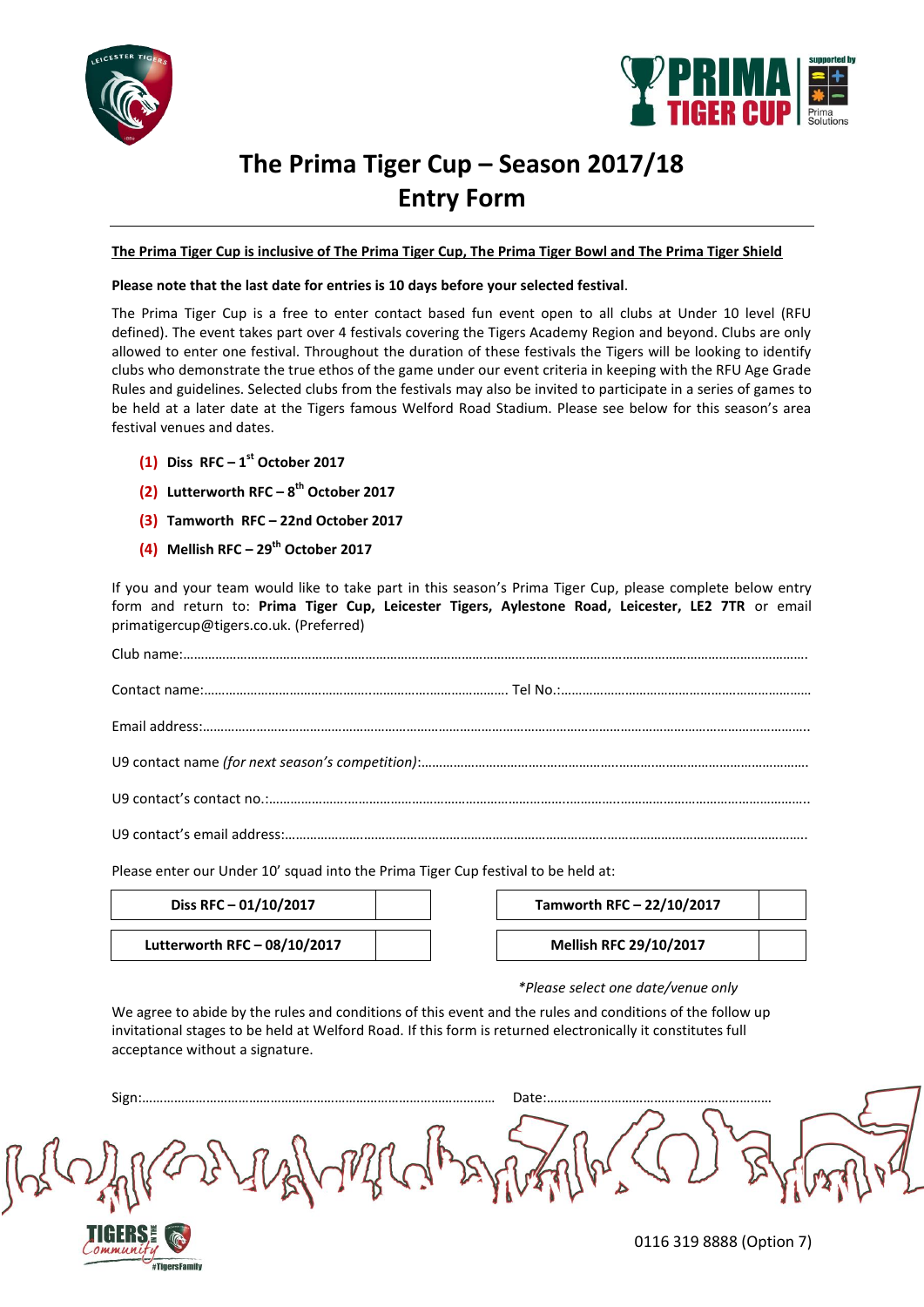



## **The Prima Tiger Cup – Season 2017/18 Information Pack**

**The event shall be known as the Prima Tiger Cup and is open to clubs by application only.** 

### Age Group

Strictly Under 10, although consideration will be given to official dispensations under RFU Regulations 15.3.4 and 15.4.3, entry under these Regulations will be at the discretion of the organisers. For Regulation 15.3.4 the organisers will require a copy of the official dispensation from your Constituent Body with your Entry Form and completed Player Registration Form a minimum of 12 days before a festival or game. For Regulation 15.4.3 the organisers require a copy of a Playing Out of Age Grade form confirming an assessment in accordance with RFU Regulation 15 has been carried out, signed by the Club Safeguarding Officer, with signed approval given by a person who has parental responsibility for the player together with the appropriate authority from your Constituent Body, a minimum of 12 days before a festival. As an event rule the organisers reserve the right to restrict the number of overage players playing for a team in any one game.

### **Registration**

All players must be registered on the RFU's Data System by the 25<sup>th</sup> September 2017. Any player joining after the  $25<sup>th</sup>$  September 2017 may be deemed to be "cup tied", and can only play at the discretion of the organisers. Team managers may be required to produce for inspection, registration cards and copies of any special dispensations. Further, as part of the entry process consent is given for all players to receive free membership to the Leicester Tigers Junior Tigers Club. This will enable them to stay up to date with the latest Tigers news and rugby opportunities. We therefore require each player's name, date of birth and parental/guardian email address. The email address may also be used to follow up any serious injury. All details will be held in line with the Data Protection Act 1998 and only used by the Leicester Tigers to communicate relevant tournament and Junior Tigers Club information. Parents/Guardians can unsubscribe from the Junior Tigers Club at any point through the process identified in emails/communications from the Leicester Tigers.

### **Photo Consent**

As part of the Prima Tiger Cup, Leicester Tigers and/or its appointed agents will be taking photographs and videos of participants playing rugby. These images may be used in future promotions by Leicester Football Club PLC including the Prima Tiger Cup. By completing our entry form you give full consent and agree that you are legally entitled to give this consent for the photography/videoing and publication of any image under the RFU's Safeguarding (Child Protection) and Best Practice Guidelines. Further you agree to tell the organisers of the event of any child who must not appear in any photograph/video, for whatever reason.

### **Age Grade Allocation**

The festival and any further fixtures will count towards a player's Age Grade allocation. These are not extra games. (See RFU Regulation 15.14.1)

### **Festivals**

Area festivals will be held at local clubs and organised by the Tigers. Venue and dates are on individual application forms. Further details including start times will be distributed at a later date.

Willy

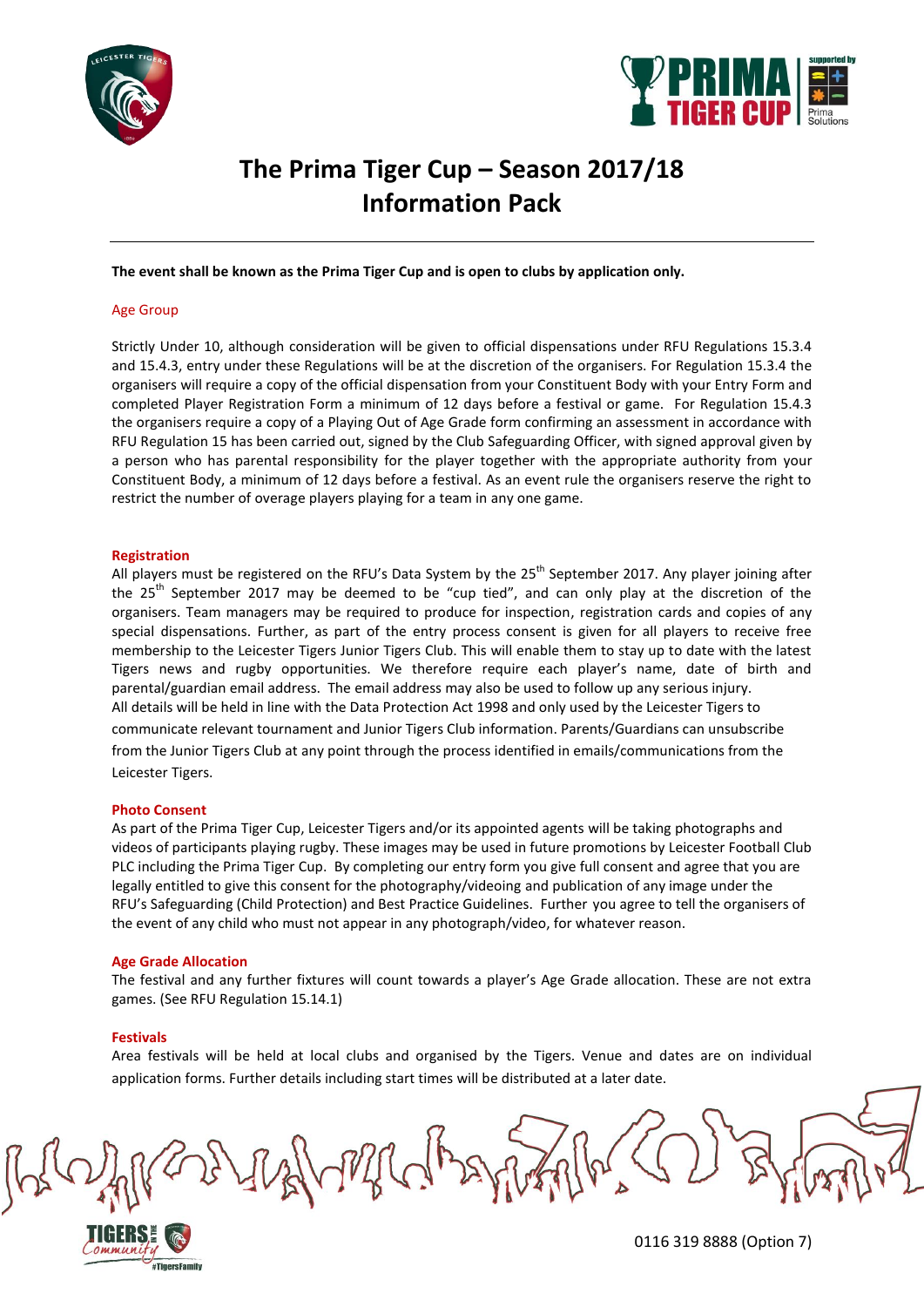



The squad size **per game** is 14 so this allows where clubs have large playing squads the scope to accommodate all players by rotation. Observance must be given to RFU Regulation 15.14.1. **It is expected that all game squad players will play at least 4 minutes of every game.**

**Initially we will only accept one entry per club.**

### **Referees**

The Tigers will supply suitably qualified referees.

### **Equipment**

Players may only use studs and other clothing that are in accordance with IRB Laws of the Game. (See RFU Regulations 15.13). Special notice must be taken regarding the wearing of spectacles, glasses or specifically designed sports goggles. (See IRB and RFU special conditions)

### **Festival Rules**

Playing squads will number 14 **per game**. (See above)

The exact format of a festival will be subject to the total number of entries received, however every club will have the opportunity to play a number of games on a round robin basis.

**Festival scoring: Details are printed on a separate sheet to allow you to distribute copies to coaches, players, parents and other supporters prior to the festival day – see Fair Play Scoring System.**

### **Prima Tiger Cup Invitation Stages**

#TigersFamily

It is anticipated that all these games will be played at Welford Road as a complement to a 1ST XV fixture. Consequently dates will be released as soon as they are known.

Please note that detailed instructions will be given to the invited teams, but basic details for this part are as follows: -

- (a) Strictly Under 10, although consideration will be given to official dispensations under RFU Regulations 15.3.4 and 15.4.3, entry under these Regulations will be at the discretion of the organisers. For Regulation 15.3.4 the organisers will require a copy of the official dispensation from your Constituent Body with your Entry Form and completed Player Registration Form a minimum of 12 days before a game. For Regulation 15.4.3 the organisers require a copy of a Playing Out of Age Grade form confirming an assessment in accordance with RFU Regulation 15 has been carried out, signed by the Club Safeguarding Officer, with signed approval given by a person who has parental responsibility for the player together with the appropriate authority from your Constituent Body, a minimum of 12 days before a game. As an event rule the organisers reserve the right to restrict the number of overage players playing for a team in any one game. (Details of players already submitted do not need re-submitting.)
- (b) Match day tickets will be provided for 14 players and two coaches. (Others may be purchased as required – subject to availability) A match day playing squad is 14 per game if more than one game is scheduled to be played. It is expected that all squad players will play at least 4 minutes of each game.

White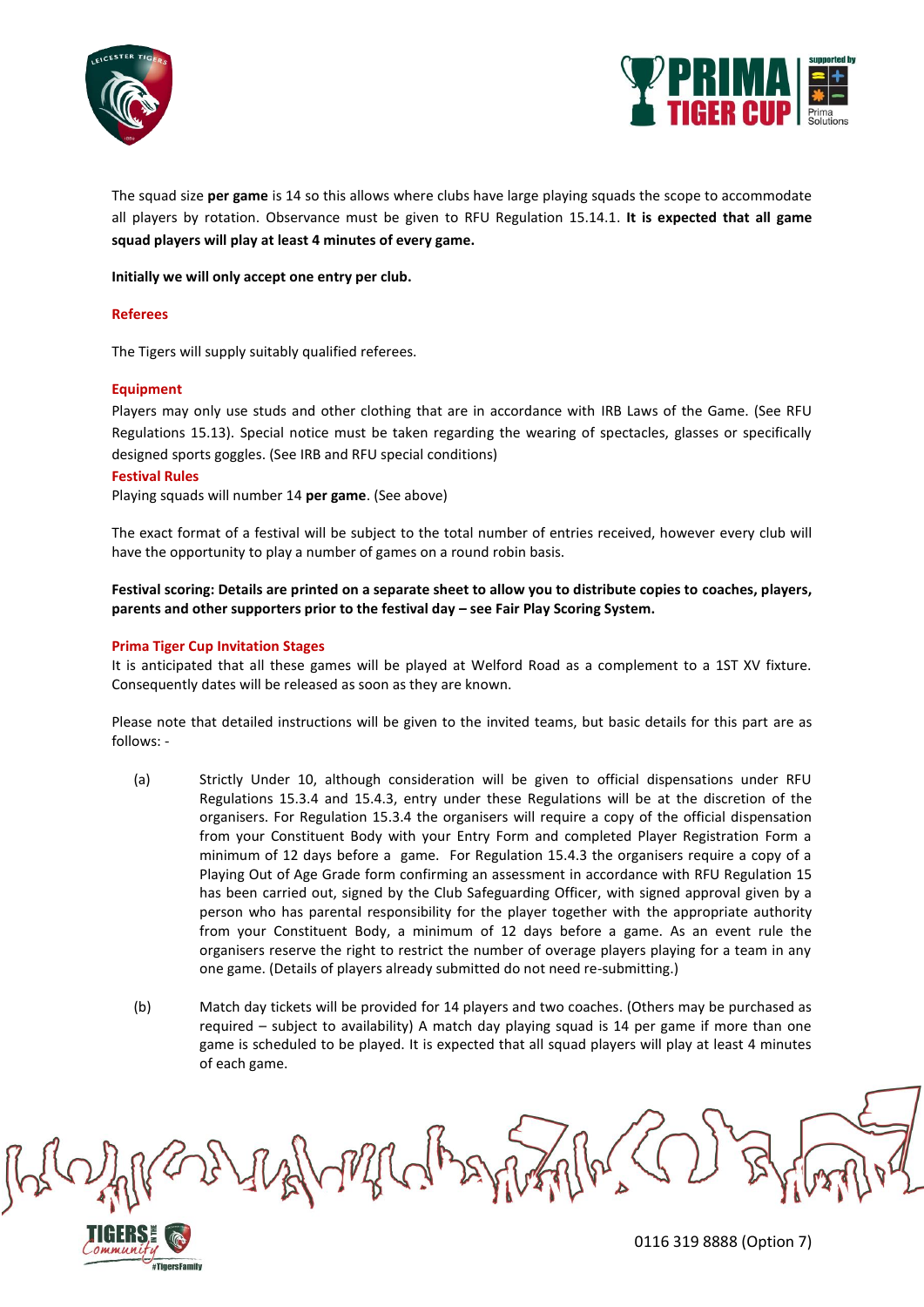



- Any parent or supporter wishing to enter Welford Road will have to purchase a match day ticket. These are subject to availability.
- (d) Matches will normally be played as a curtain raiser before the  $1<sup>st</sup>$  XV game. However, Tigers reserve the right to play the game after the  $1<sup>st</sup>$  XV game, should conditions dictate. This would normally be due to inclement weather or television scheduling. This may be a decision taken by the Tigers on the day.
- (e) All players must come in full kit and track suits.
- (f) All equipment MUST conform to RFU Regulations 15.13. Players may only use studs and other clothing that are in accordance with IRB Laws of the Game. (See RFU Regulations 15.13). Special notice must be taken regarding the wearing of spectacles, glasses or specifically designed sports goggles. (See IRB and RFU special conditions)
- (g) All games will count towards a player's Age Grade allowance. They are not extra games and care must be taken to ensure that players do not exceed their allowed fixture allocation. (See RFU Regulation 15.14.1)
- (h) The only persons allowed on the pitch are the 14 game playing squad members and the two coaches.
- (i) In the event of the Tigers  $1<sup>st</sup> XY$  game being postponed, the Prima Tiger Cup fixture will be rescheduled.
- (j) Match Rules Invitational Stages. All games are individual games and subject to the scoring system applied In the Festival stage. However in the event of equal points being scored the match shall be the team leading at half-time. In the event of a draw at half time the match shall be decided in favour of the first try scorer. Should the score be nil/nil at full-time and the Fair Play points being equal, then the match shall be decided by the toss of a coin. The coin will be tossed before the game commences.
- (k) Match Rules Final In the event of a draw at full time, irrespective of who scored first etc, the trophy will be shared.

## **Addendum**

#TigersFamily

In (c) above we mentioned that parents and supporters must purchase a match day ticket. These are subject to availability and we recommend that you make provision for the purchase of tickets as soon as you know your club has qualified for whatever stage. It is the responsibility of the participating club to ensure that this is made clear to everybody.

In the past we have had requests for admission just to see the Prima Tiger Cup game. Unfortunately such requests have to be declined because of ground safety regulations.

Would you also make it perfectly clear to all parents and supporters that game scheduling may be altered, and that the decision for this is taken in the interest of safety for the participants, by the Leicester Football Club Plc.

If you have any queries relating to this please e-mail Eric Barker o[n primatigercup@tigers.co.uk.](mailto:primatigercup@tigers.co.uk)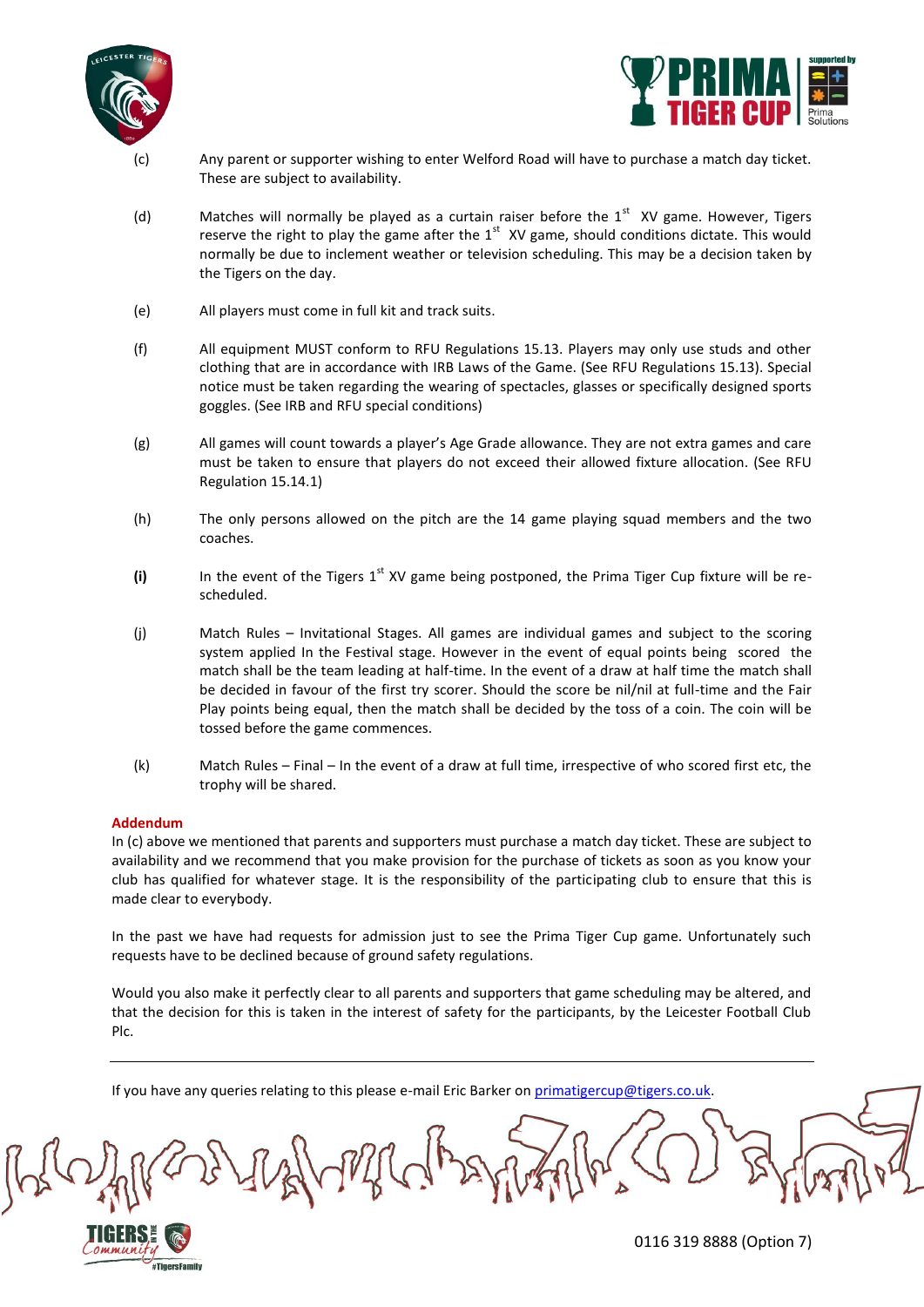



# **The Prima Tiger Cup – Season 2017/18 Fair Play Scoring System**

To decide the outcome of a game, up to 5 categories may be taken into consideration. Four are Fair Play categories, from which three will be used, making up 75% of the Fair Play Scoring System. The 25% remaining is from the actual match score (which has to be kept to ensure we comply with RFU Regulation  $15.14.3 - 6$  try differential) and we also have an idea of relative standards when considering teams for an invitation to Welford Road.

The Fair Play Categories cover: -

- 1. Coaches/Management
- 2. Players
- 3. Parents/Supporters
- 4. Overall Ethos

Each category chosen will be marked by the referee from one to five. One being poor, five being excellent. The referee is the sole arbiter.

**For the Prima Tiger Cup Festivals we will always include the score and three other categories (chosen just before the event) so it is possible to win the game on the pitch but mathematically lose the game because of behaviours.**

A guidance breakdown of the categories is as follows: -

## **Category 1 – Coaches/Management – Marked from 1 to 5**

## **Did the Coaches/Management**

- 1. Recognise the importance of fun and enjoyment
- 2. Appreciate the needs of the players
- 3. Be a positive role model
- 4. Encourage their players to behave with dignity in all circumstances
- 5. Respect all match officials
- 6. Recognise the core values of Rugby Union

## **Category 2 – Players – Marked from 1 to 5**

## **Did the Players**

- 1. Recognise and appreciate the efforts of their coaches, parents and match officials
- 2. Thank the referee
- 3. Understand the loyalty and commitment to adults and teammates
- 4. Encourage teammates even if they make a mistake
- 5. Recognise the efforts of their opponents
- 6. Recognise the core values of Rugby Union



0116 319 8888 (Option 7)